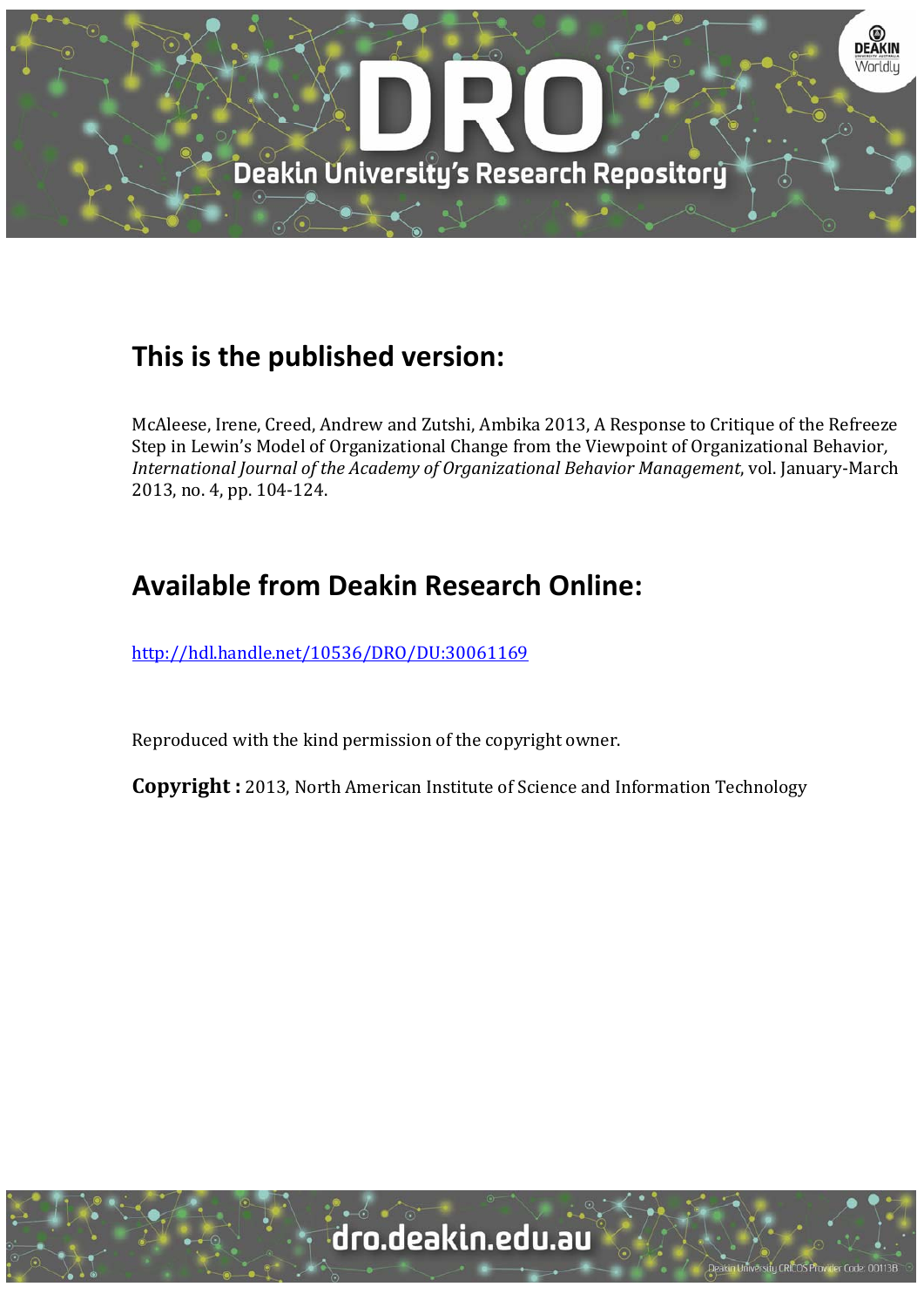

## **A Response to Critique of the Refreeze Step in Lewin's Model of Organizational Change from the Viewpoint of Organizational Behavior**

#### **Irene McAleese**

See.Sense[,http://www.seesense.cc/,](http://www.seesense.cc/) Northern Ireland [irene@seesense.cc](mailto:irene@seesense.cc)

**Dr Andrew Creed**(Corresponding author) Deakin University, Princes Highway, Warrnambool, Victoria 3280, Australia [andrew.creed@deakin.edu.au](mailto:andrew.creed@deakin.edu.au)

#### **Dr Ambika Zutshi**

Deakin University, 221 Burwood Highway, Burwood, Victoria 3125, Australia [ambika.zutshi@deakin.edu.au](mailto:ambika.zutshi@deakin.edu.au)

#### **Abstract**

*Problem Statement: This paper responds to criticism of Kurt Lewin's three step model of organizational change in increasingly turbulent environments. It explores whether the refreeze step of Kurt Lewin's notable three step model is still applicable to organizational change processes in the age of globalisation and digitalisation. Method: Literature review and critical analysis of applied examples are used to provide an overview of Kurt Lewin's three-step change model. Authors' observations and reflections are integrated in the discussion. The changing contemporary environment and the implications for the refreeze step of Lewin's model are accordingly discussed. Conclusions: The paper concludes that a balance of stability and movement; of discrete and emergent change; is the reality for today's organizations, and forms the touchstone for Lewin's formulation of change theories. Alignment is observed between notions of desired equilibrium in Lewin's model and the contemporary underpinnings of sustainability. Technology and the modern pace of organizational change are also factors to consider. There has hence been an adaptation of his theoretical heritage that is current and sufficiently robust to withstand the criticisms of the refreeze stage.*

### **Key words:**

Lewin , change, refreeze ,sustainability, system, management, organizational behavior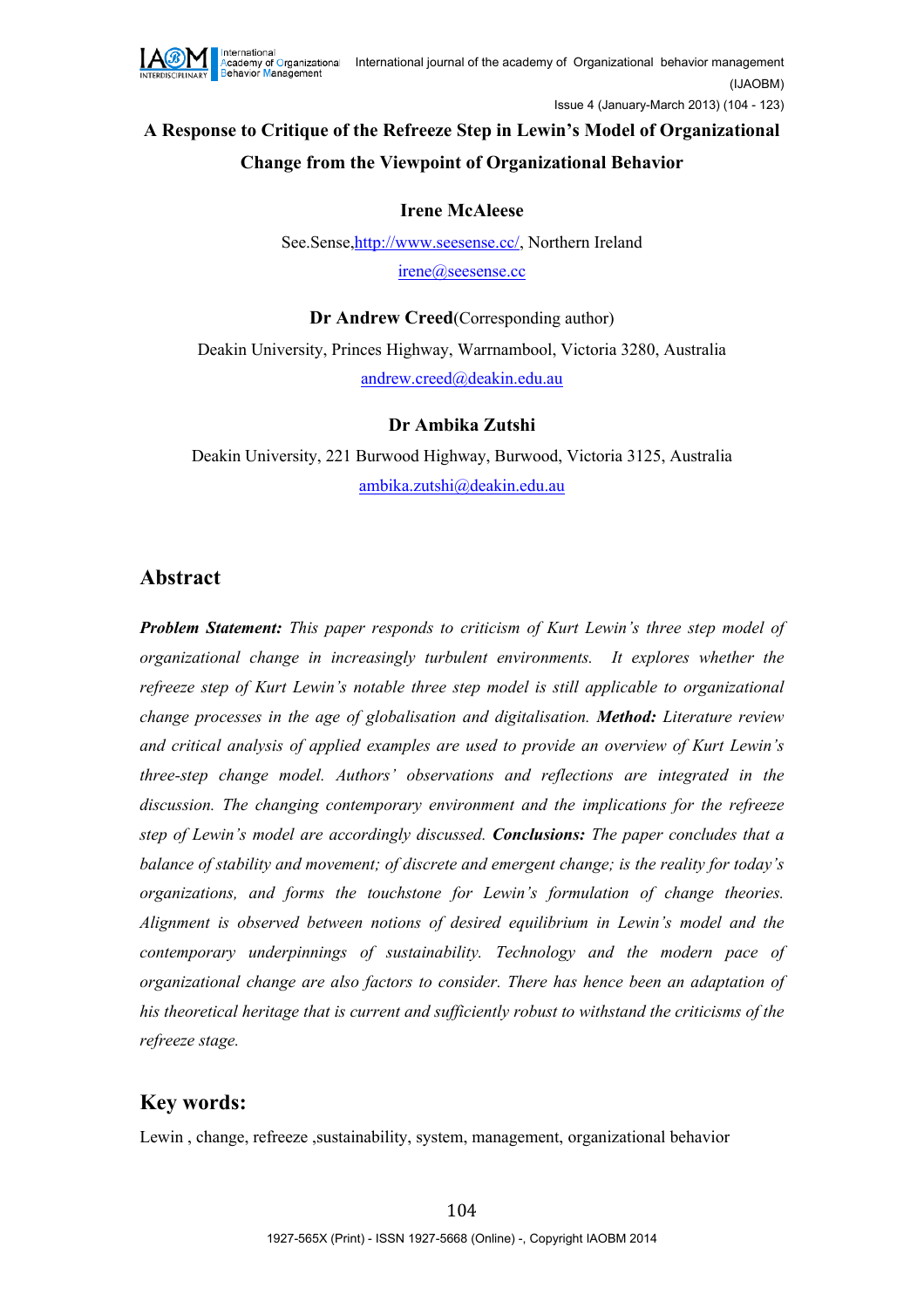

Issue 4 (January-March 2013) (104 - 123)

### **Introduction: Overview of Kurt Lewin's three steps of change**

Few theorists in the fields of organizational behavior, development and change make it into the ranks of the revered.It takes a particular kind of mind to move authoritatively through the frequently undulating, amorphous concepts from the change management field. Organizational change is complex and multi-faceted as there are many variables and problems involved in the change process (Graetz, Rimmer, Smith & Lawson, 2011; Waddell, Creed, Cummings & Worley, 2013).Consequently,change is viewed from a number of different perspectives through a range of change models (Burnes & Cooke, 2012). One well known and influential model is Kurt Lewin's classical model of change, developed in the first half of the Twentieth Century. The model reflects the planned, linear approach to change and uses a metaphor of water and ice to describe a change process in three steps – unfreezing, moving (changing) and refreezing (Argyris, 1997; Burnes, 2007).

The simplicity of the metaphor has enabled generations of change consultants and organizational managers to imaginatively explain why some changes have been needed and,subsequently, toplan staged transitions. Swanson and Creed (2013) suggest the three step model is, in fact, a summarised, reduced adaptation of a much more complicated organizational environment perceived by Lewin in his original work. Nonetheless, the simplified three step model attributed to Lewin has been applied in change management and consultancy for decades (Argyris, 1997). While the metaphor has been widely adopted (Kickert, 2013), Graetz et al (2011) rightly point out that the third stage (refreeze) of the model has incurred some criticism for the notion of locking in or freezing the change. Given the increasingly dynamic environment and the contemporary view of change as being emergent, the challenge for managers is to ensure creative, adaptive, flexible and continuously improving processes (Creed  $\&$  Zutshi, 2012a)rather than simply following processes which, after initial change transformation, had been frozen. It is potentially dangerous to undermine organizational stability thinking that a competitive advantage might be lostby not continuously changing.Among the opposing forces in that situation are stakeholder expectations which place value on security and control (and sustainability) oforganizational systems. This natural tensionof opposing forces is highlighted in Lewin's work (Lewin, 1943), and it ensures change managers should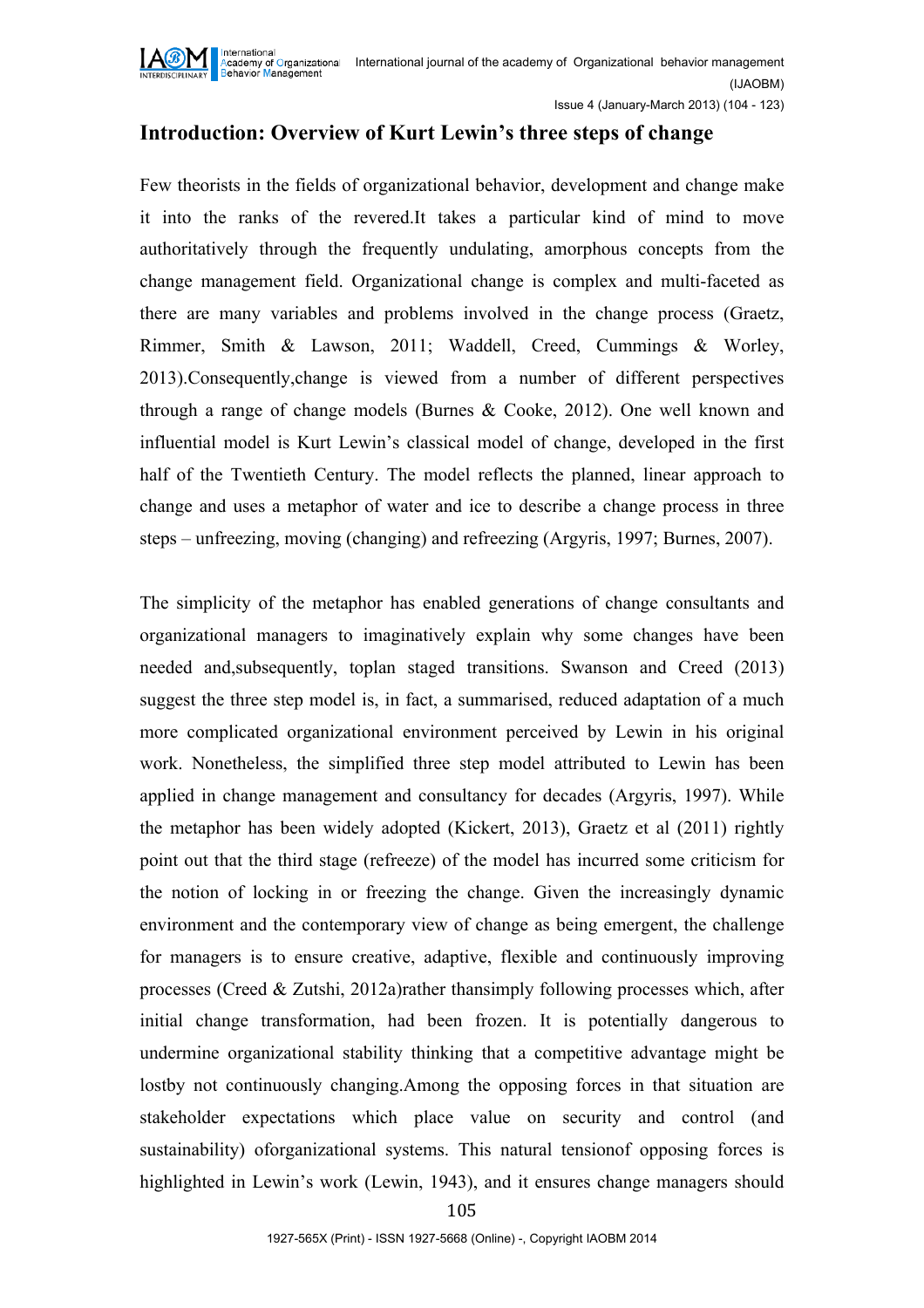

pay close attention to situational differences when recommending courses of action.The complexity of possible outcomes in adopting strategies of stability versus courses of change requires careful moderation.

When approaching Lewin's theories it is useful to picture the context in which they were developed. Lewin was a social psychologistwho immigratedinto the United States in 1933to escapethe rise of fascismacross Europe (Burnes, 2004). He believed that it was only by resolving social conflict; whether religious, racial, marital, or industrial;that the human condition could be improved (Burnes & Cooke, 2012). Therefore, Lewin's underlying purpose was often to suggest approaches to resolving group conflict (Graetz, 2011). He also believed thatthe key to conflict resolution was to facilitate group learning through democratic participation and to enable individuals to understand and restructure their perceptions of the world around them (Burnes, 2004).

Lewin created a body of work over many years, and while Lewin's three step model is often treated as a separate body of work, it is important to recognize that Lewin saw it as part of a unified piece of work which also included Field Theory, Group Dynamics and Action Research (Lewin, 1951; Kippenberger, 1998). Each element of his work was intended to support and reinforce the others and all of them were necessary to understand and bring about planned change, whether at the level of the individual, group, organization or even society (Burnes, 2004; Burnes & Cooke 2012; Swanson & Creed, 2013). A fundamental concept underpinning his work isfield forces, which are the group dynamics that incline a group towards movement or stability (Lewin, 1943, 1951). Lewin proposes that the normal state for most organizationsis one of equilibrium in which the forces for stability are dominant. Without using the term 'sustainability' in the context we think of it today, Lewin still imbued his change theory with its moderating tenets.In other words, to achieve change, an organization would either need to reduce the forces for stability or increase the forces for change (Graetz, 2011; Waddell, Creed, Cummings & Worley, 2013) all the while seeking a preferred state of equilibrium.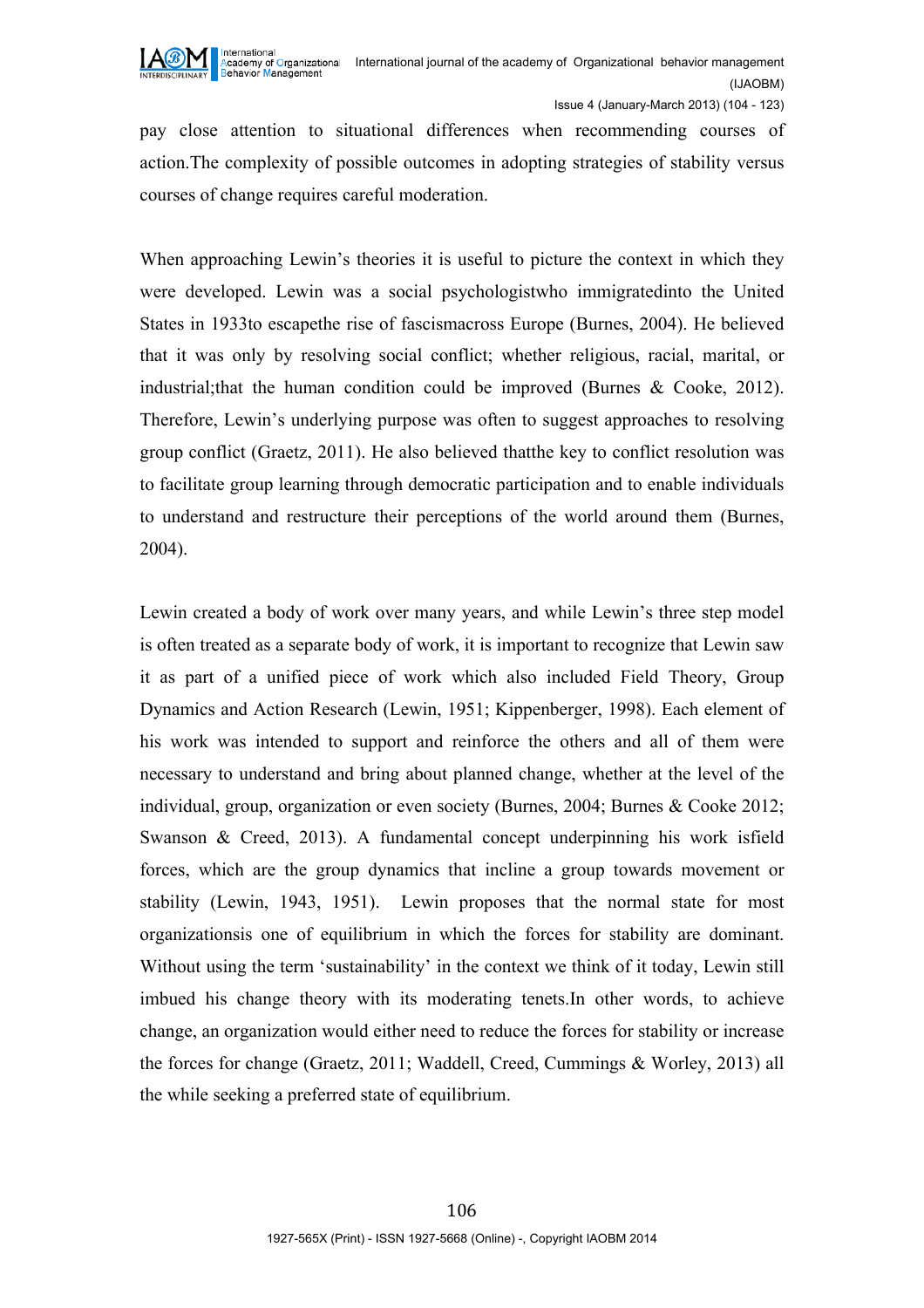

Issue 4 (January-March 2013) (104 - 123)

The three steps of change begin with unfreezing. This step is aimed at de-stabilising the equilibrium through a reduction in the field forces that maintain an existing organizational culture and method of operation. Unfreezing often involves breaking psychological attachment to the past by using information that demonstrates the existence of problems (Graetz, 2011). The second step of Lewin's model is moving (or changing). This step entails the creation of recognition in the workforce of the need for change (Graetz, 2011),accounting for all the forces at work, and identifying and evaluating, iteratively, the available options (Lewin, 1947; Burnes, 2004). This action research-based learning approach enables groups and individuals to move to a more acceptable set of behaviors (Burnes, 2004) around a particular set of new structures and processes (Graetz, 2011).The third is refreezing, which occurs as soon as new values, structures and processes have been installed, and is required in order to lock in the change (Burnes, 2004).

Lewin(1951) underlines the importance of group decision making in encouraging and sustaining change as part of the refreezing process. He argues that, although discussion during the process could lead people to question and change their behavior (unfreezing and moving), making decisions as part of a democratic group has a refreezing effect that sustains the decision (Burnes, 2004).Group decision-making provides the cultural reinforcement necessary to stabilise the system to restore equilibrium (Graetz, 2011). It is on this basis that refreezing seems to fall into the category of common sense. Most individuals and practising managers tend to agree that predictable work patterns, stable expectations, and foreseeable outcomes are to be preferred. However, the rise of hyper competitiveness in a globally interconnected series of markets and supply chains does appear to challenge the ideal of stability for many organizations (Wright, Paroutis&Blettner, 2013).

### **1. Criticisms of the third step of Lewin's change model**

The planned model of change, the basis of the three step model, reflects the rational strategic planning approach. This approach is linear and sees change as moving from one fixed state to another through a series of pre-planned steps (Bamford& Forrester, 2003). At the time of Lewin's writing, less complex supply chains, fewer and slower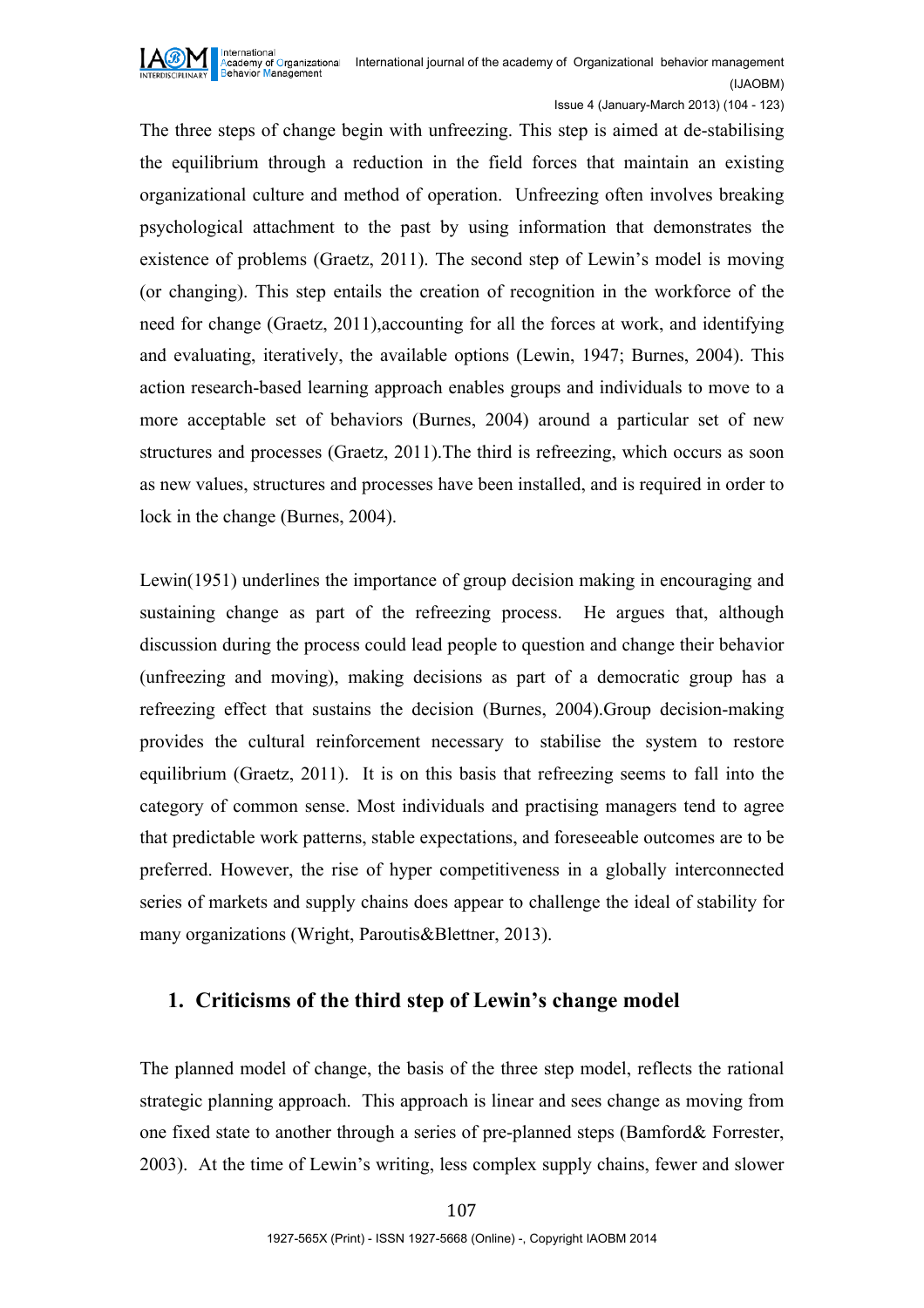

Issue 4 (January-March 2013) (104 - 123)

technologies and more linear communication systems combined for a more stable operating environment than today (Huczynski& Buchanan, 2007). Hence, the planned approach to change, as reflected in Lewin's model was, perhaps, value adding. However, organizations are now operating in a very different external environment.In an era of global competitive markets, exponential technological escalation, environmental deterioration, and uncertain consumer confidence, most commentators argue organizational change is more difficult than ever before (Graetz, 2011), and the pace of change has never been faster (By, 2005; Miles, 2013).

As early as the 1960's, Bennis (1969) argued that the pace of change makes traditional forms of organization obsolete (Huczynski& Buchanan, 2007). Other writers began to question the fundamental assumption of equilibrium that underlies planned change (Marrow, 1969; Graetz, 2011) as well as the assumption of linear change, whereby organizations can move in a pre-planned manner from one stable state to another (Bamford and Forrester, 2003). The assumptions were questioned on the basis that they were no longer relevant in a fast-changing environment (Bamford& Forrester, 2003). In the 1980's the culture-excellence school heavily criticised planned change, suggesting that organizational success required a strong, appropriate organizational culture. Proponents such as Peters and Waterman (1982) argued that Western organizations were losing their competitive edge because they were too bureaucratic, inflexible, and slow to change. In response to the critique of planned change, the emergent approach to change began to gain ground. The emergent approach emphasizes that change should not be perceived as a series of linear events within a given period of time, but as a continuous open-ended process of adaptation to changing circumstances and conditions (Burnes, 1996, 2004; as cited by By, 2005). The interesting twist in the culture-excellence view is that one strong, stable force; the traditional organization; could only be changed by an equally strong opposing force; the emergent strategy with a strong champion leader who would be instrumental in unfreezing the old systems.

In order to create the appropriate organizational culture for emergent strategy, the concept of strategic thinking also emerged (Hamel & Prahalad, 2010). Strategic thinking depends on individuals acting autonomously and being collectively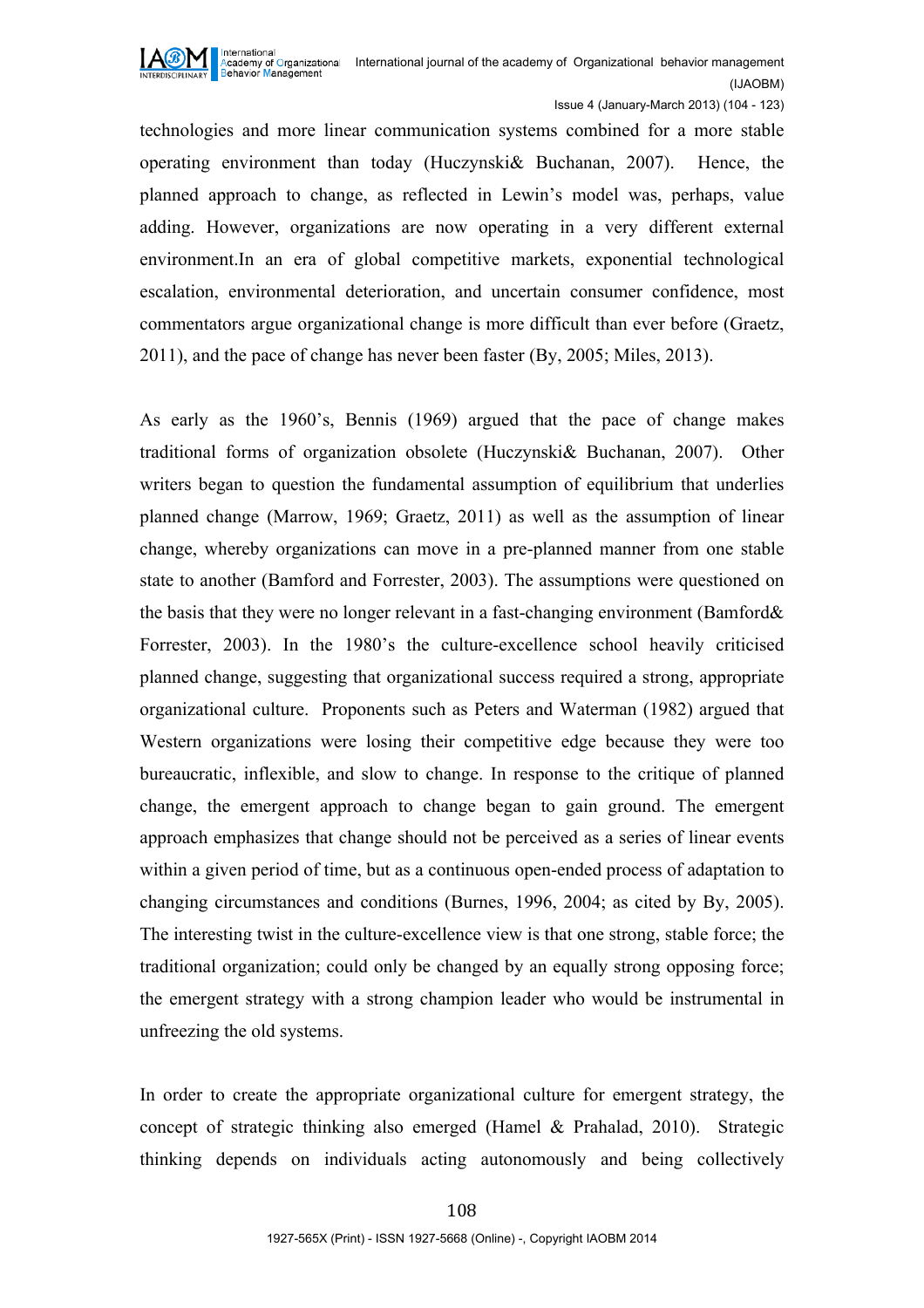

Issue 4 (January-March 2013) (104 - 123)

committed to a clear, shared vision and sense of purpose (Graetz, 2011). To achieve this, a high-trust, questioning environment is required in which co-operation and knowledgetransfer occurs freely at multiple levels of the organization. This allows the organization tobuild a unique set of core capabilities that enhance organizational learning (Senge, 1990). Organizational learning is useful because it provides strategic capabilities that allow an organization to respond to its environment at speed (Senge, 1990; Creed & Zutshi, 2012a).

In the context of these criticisms, the third step of the model, refreezing,increasingly came to be viewed as out-of-date (Graetz, 2011). The metaphor of rigidifyingchange seemed inappropriate to many managers who felt that they should not aim to refreeze but, instead,to create a permanent state of thaw (Huczynski& Buchanan, 2007) or in some cases,permanent white water (Vaill, 1989; Marshak, 1993) in their organizations.How else should innovation occur in the quest to continuously seek competitive advantages over peerorganizations intent on imitating your approach?Therefore, the key criticism of the third stage is that it is not appropriate to freeze change into place when the goal should be to create continuous open learning systems in the new environment. Broader criticisms of the planned model (By, 2005) include that it:

- is only relevant to small scale incremental change, rather than large transformational organizational change (Senior, 2002),
- assumes that organizations are operating in stable conditions and can be responsive to pre-planned shifts from one stable environment to another (Bamford& Forrester, 2003),
- overlooks events that need more directive approaches, such as a situation of crisis (Kanter, Stein &Jick, 1992), and
- assumesall stakeholders in a change process will embrace and implement it through common agreement(Burnes, 2004).

Next, we explore the intentions of Lewin's original ideas about the steps of change in order to assess the criticisms outlined.

### **2. A response to criticism of the third step of the model**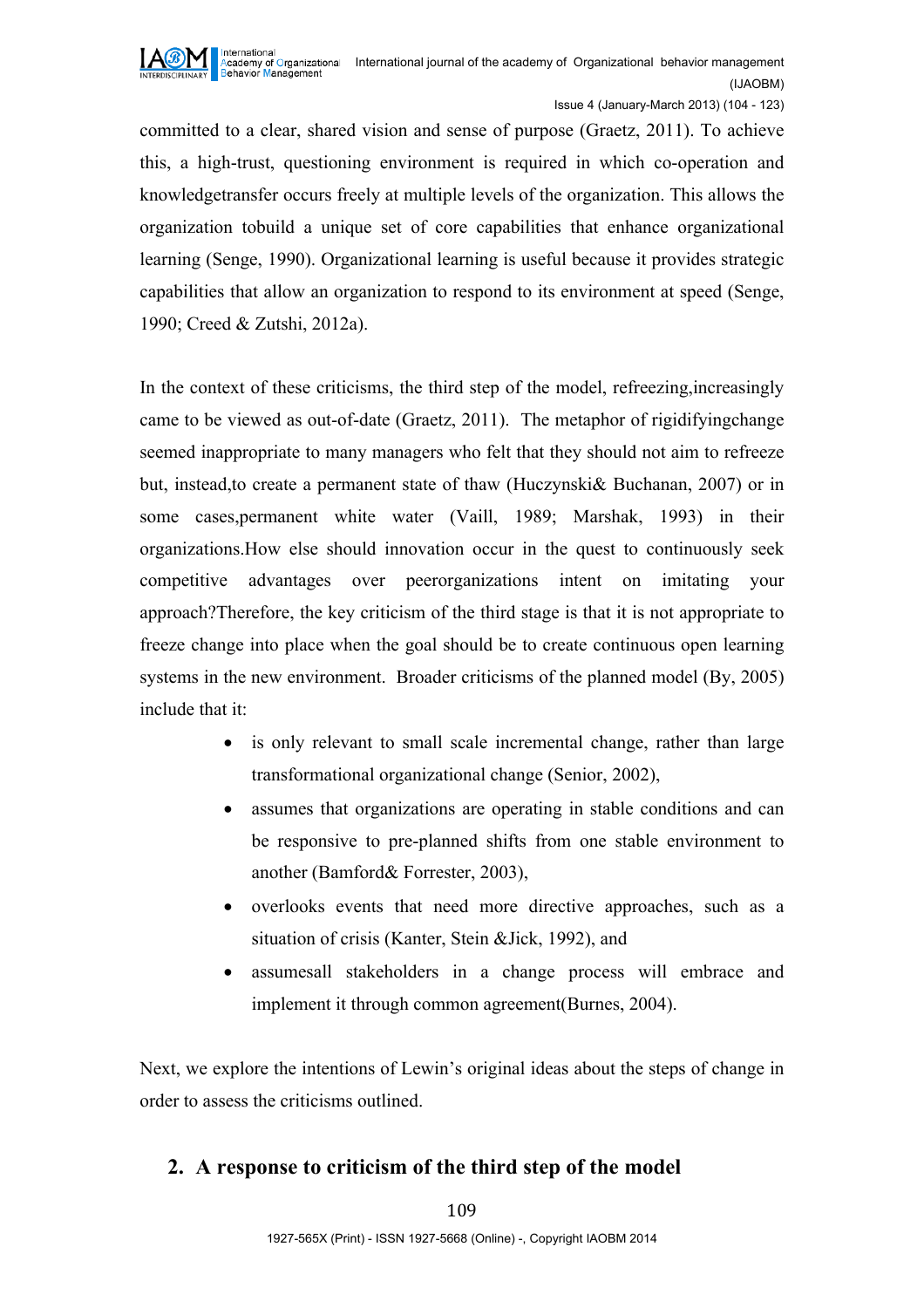

In response to the Lewin's third step (refreezing) criticisms, one could arguethat the three step change model has sometimes been applied more rigidly than originally intended by Lewin. The model was not to be applied simplyas three steps discarding an old structure, setting up a new one, and then fixing this new structure into place (Cooke, 1999). It is helpful for the model to be viewed in the context of Lewin's preference for democratic, participative change. It is advisable to take into account the other theories that support the model, namely,Action Research, Group Dynamics and Force Fields in order to gain insight into the interrelated aspects of Lewin's change theories (Burnes, 2004). It is also relevant to consider the benefits of invoking a natural environment metaphor such as water and ice. As contemporary organizations build new awareness about their impacts on the environment, such metaphors have both symbolic and practical value for managers.

By exploring the metaphor, Burnes (2007) clarifies that the refreezing stage does not imply that a changed behavior is permanently set in stone. Therefore, once a change is refrozen it would still, indeed, be possible for it to change again, but the group would have to become dissatisfied with the outcomes of the initial change process. By questioning the appropriateness of newly learned behavior,one can build a motivation to unfreeze it and return to original behaviors (Burnes, 2007). Thus, Lewin believed the focus of change must be at the group level and should concentrate on factors such as group norms, roles, interactions and socialization processes to create disequilibrium, change and, subsequently, refreezing (Schein, 1988). Therefore, following Lewin's theory, managers would not seek to change the behavior of individuals in isolation because of the group pressures to conform (Burnes, 2004).

Lewin's model is process-oriented and Lewin himself believed that the field forces that affect group structures and individual behavior are in a continuous state of adaptation or quasi-stationary equilibrium (Lewin, 1943). As Buchanan etal (2005) point out, quasi-stationary processes are not perfectly constant, but show fluctuations around an average level, which is an indicator of inherent, underlying tendency toward equilibrium.Therefore,while the step of refreezing aims to stabilize the group at a new quasi-stationary equilibrium in order to ensure that the new behaviors are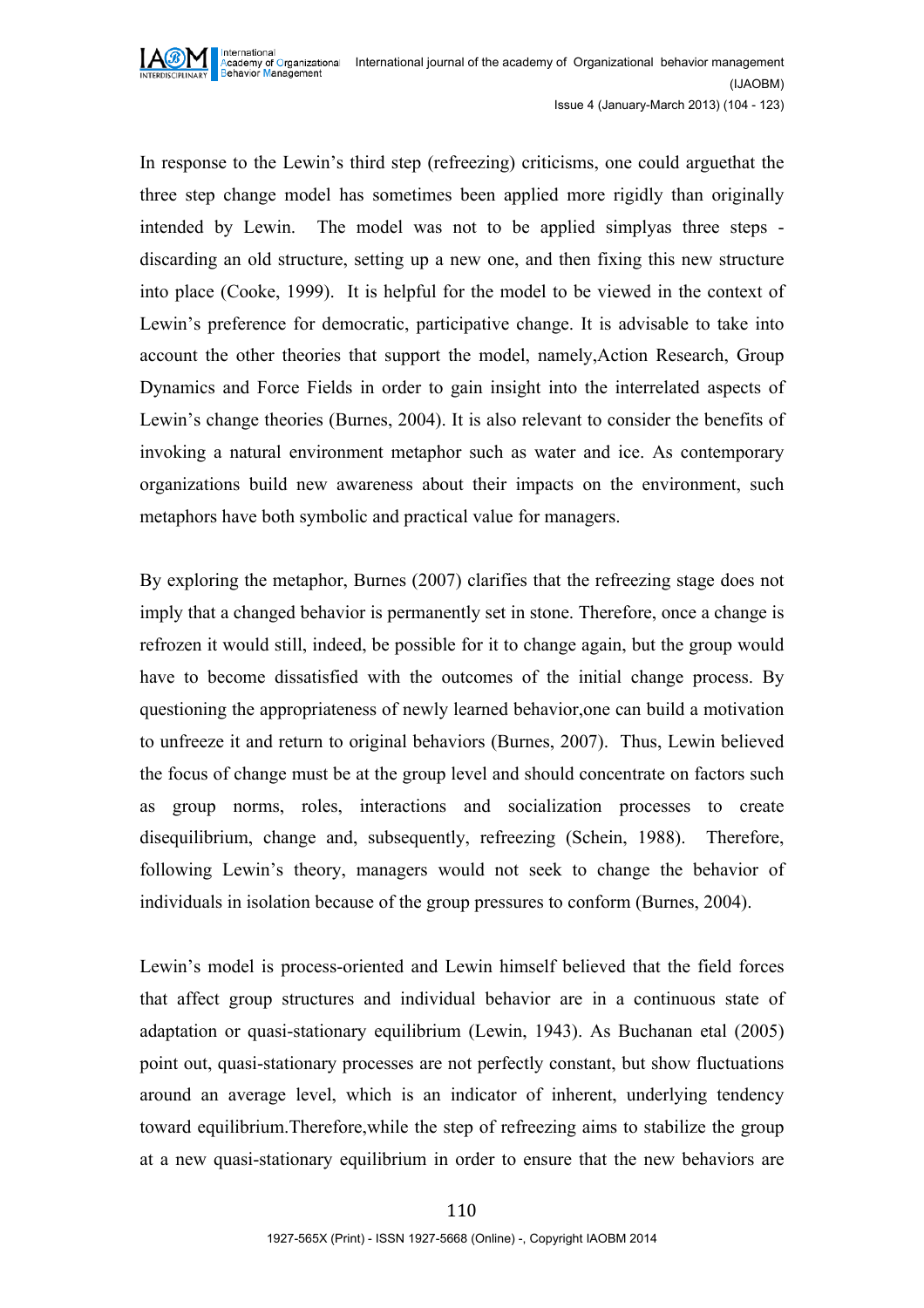

relatively safe from regression (Buchanan, et al., 2005), it does not necessarily imply that the stage would stay frozen, instead, there would be a preparedness to refreeze as required.

The criticism aboutorganizational changes being frozen into place (Senior, 2002; Bamford & Forrester, 2003; By, 2005), especially at this time whenorganizationsseem to require continuous change in order to grow, comes from conventional economic theory (Nedelko & Potocan, 2013) which says that competitive advantage requires change, thus, beware of locking operations too strongly into the wrong configuration. But there is also a growing literature around sustainable development and the sustainability of change which provide a different perspective (Zutshi & Sohal, 2003; Sen, 2013). The intersection of businesses operating sustainably whilst keeping economic and, more importantly, environmentally sustainable development as part of the decision making and implementation, adds another dimension to the considerations during the change process. It raises the question of whether sustainability, as a means of stabilizing the consumption of resources, either globally or locally,is an equilibrium concept that is akin torefreezing?

Sustainability at the business or corporate levelrefers to strategy and activity that'meets the needs of the present without compromising the ability of future generations to meet their own needs' (WCED 1987, p.43).Organizations are increasingly recognizing (or being forced to recognize) that the need for sustaining their operations aligns with the systems theory view (Checkland, 1981; Odum, 1994), which includes the need to ensure natural resource consumption is also sustainable. There is a broader global development debate in which a continuous satisfaction of human needs is argued to be equally as important as conserving planetary resources (WCED, 1987).

Whether thinking globally or locally, the argument for constant economic or individual organizational growth is diminished in an environment where sustainability of resource consumption is paramount.For instance, consider that refreezing, as an equilibrium concept, fits appropriately within the sustainability debate and contributes to the associated benefits and challenges. Hence,if an economicallysustainable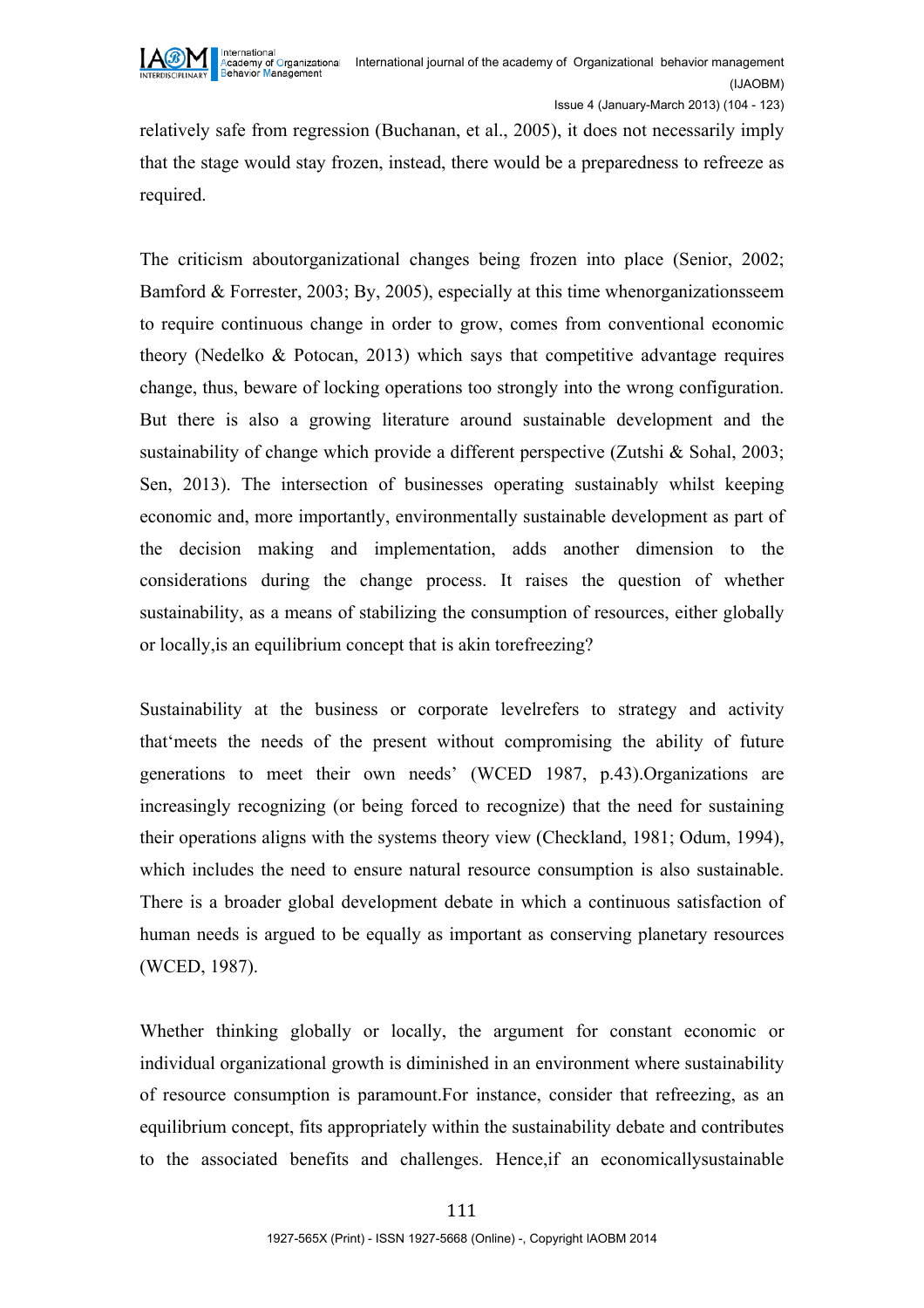

Issue 4 (January-March 2013) (104 - 123)

operation is equivalent toa frozen state, then therefrozen stage implies a state wherethe benefits of innovation can berepressedwhile the organization effectively resists pressures from internal and external stakeholders. In such a scenario, instead of being proactive in creating transformation for genuine growth, the organization would be faced with lack of competitive response and, hence, its eventual decline.This once again raises the question of whether this resistance is, perhaps, one of the Lewinian forces against change which today leads to some of the challenges of implementing the third step? For instance, a senior manager may mandate development and marketing of a new good or service. After the launch, some managers and staff may counter with genuine logistical concerns about the new product. Among the contemporary concerns may be how big the carbon footprint is (and possibly carbon tax implications, depending upon the jurisdiction of production), which would not necessarily have featured a few decades ago. Business sustainability and natural resource sustainability become linked in such an example. In other words, it is common for new procedures and practices to be uncomfortable for those implementing them; internal and external resistances are to be expected; but the types of reasons given for resisting the change (and trying to unfreeze it) can vary with the context and timing. In addition, the fact of resistance may represent an inbuilt moderation or pull toward the kind of equilibrium that Lewin always said was natural for organizations.

An example of the effects of conflicting forces in a change process emerged in the British National Health Service Modernization Agency (2002, p.9) when it identified an 'improvement evaporation effect', where new processes and increased performance were not maintained, a situation much akin to unfreezing or reverting to the original state. Similarly, Reisner (2002) examines why the United States Postal Service, radically transformed and successful during the 1990's, was again making a loss by 2001.

Portending in part the recognition of sustainable systems in organizations, Lewin was concerned about the short lived nature of change, noticing that, after initial enthusiasm, group life soon returns to the previous level. By promoting the concept of permanency at a new level or, as he put it, 'permanency for a desired period', Lewin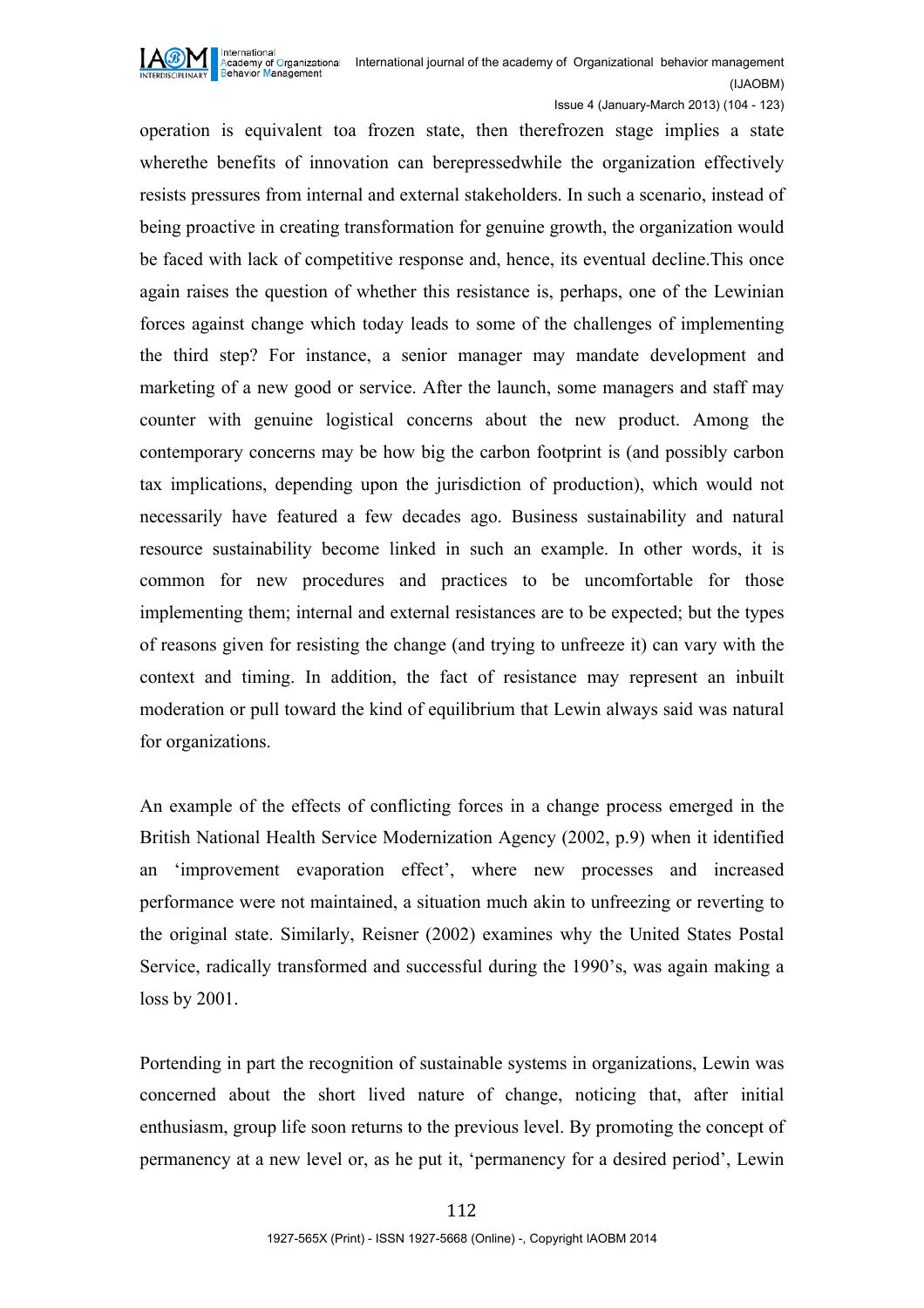

(1947, p.228) indicated that it does not suffice to define the objective of a planned change in group performance as the attainment of a different level. Permanency at the new level, or permanency for a desired period, should be included as part of the change objectives. It was in the spirit of this understanding that he developed his three step model of change.

Consider also the critique that refreezing does not suit fast-paced environments. This runs counter to the experience of Suc, Prokosch & Ganslandt (2009),who successfully applied Lewin's change process in a health informatics-related project at a German university hospital. They found that the integration of this model into the project did not require significant additional resources and that the number of meetings would have been equal to a traditionally managed project. Indeed, the fact that they were able to achieve significantrefreezing of processes within a week, while the situation was still in a partial thaw, meant there was still enough flexibility to accommodate the changing materials and procedures. The authorsof the study claim that by investing time on the project in the earlier stages of the model, they were able to discover the underlying forces, address individual concerns and design flexible solutions which contributed to the success of the project.

Lewin saw his model to be applicable at all levels of change – individual, group and organizational (Burnes, 2004). Addressing the criticism that the three stages could not be applied to transformational change was counter to the experience of British Airways. In the case example presented by Goodstein and Burke (1991), Lewin's change model was applied over a five year period (1982 – 1987) during the privatization of British Airways (BA). Goodstein and Burke (1991) highlightedhow the steps through which the transformation was accomplished clearly fit Lewin's model of the change process. The pressures for change exerted on BA by the external environment were broad and intense. In addition, the internal organizational changes, driven by the external pressures were massive and widespread. They transformed the BA culture from what BA managers once described as bureaucratic and militaristic to one that is more service-orientated and market-driven. In the case of BA, the actions taken to refreeze were applied at the levels of individual, structures and systems, and also incorporated cultural climate and interpersonal style changes.In a recent example,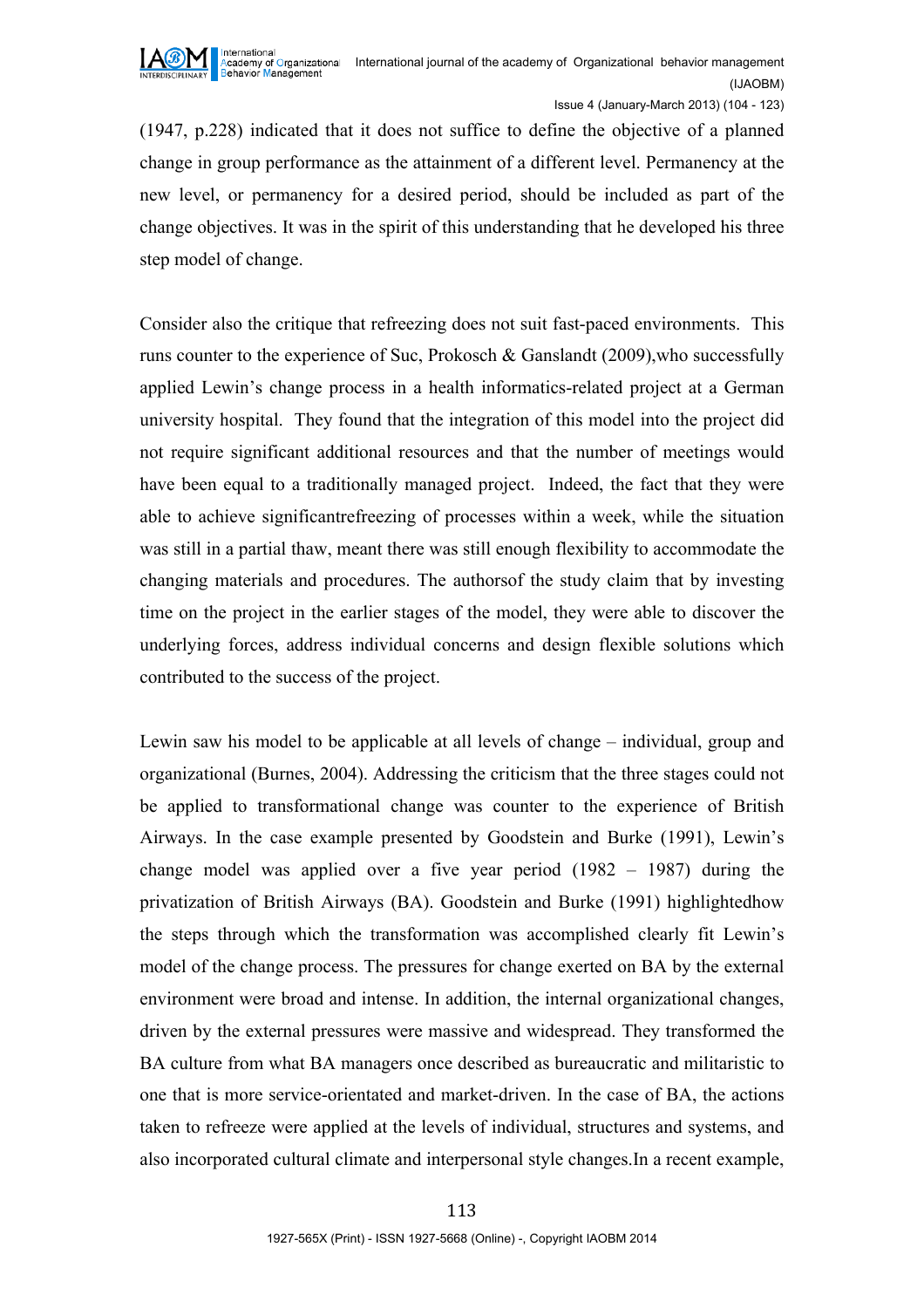

generally supportive of Lewin's model, the Central Statistics Office of Botswana experienced a transformation into partial privatization whichexhibited a range of enabling and constraining forces each significantlyaligned with the three Lewinian stages (Molebatsi & Boy, 2012).

From these examples we can draw the inference that resistance to change need not always be negative, especially if that resistance allows an organization to retain a healthy level of sustainability. From another view, when an organization simply has to change in order to compete and survive, there is an imperative to overcome resisting forces. Through this angle, the third step is the watershed stage where training and retraining, ongoing communication about the benefits of change, and organization-wide modeling and rewarding of the new ways that things are to be done become crucial for ensuring success in the consequent period of time.

#### **3. Contemporaneous issues**

To reiterate, the emergent approach supports the view that knowledge and learning are important for developing an organization's key strategic capabilities.Organizations need to become open learning systems where strategy development and change emerges from the way a company as a whole acquires, interprets and processes information about the environment(Stace&Dunphy, 2001). In this sense, change can be perceived as a process of learning (Stace&Dunphy, 2001; By, 2005).

Referring back to the notion of the learning organization(Senge, 1990; Garvin, 2003), there are two types of organizational learning:single-loop learning and double-loop learning. Double-loop learningrecognises that, ina dynamic environment, messages conveyed by goal-based learning swiftly become out of date and people in the workplace can challenge old goals through a process of critical questioning. Waddell, Creed, Cummings and Worley (2013) remind that single-loop learning reinforces the status quo, whereas double-loop learning challenges it. Argyris & Schon (1974) and Argyris (1985)extend Lewin's foundational concepts and indicatehowdouble-loop learning is a more effective contributor to organizational change.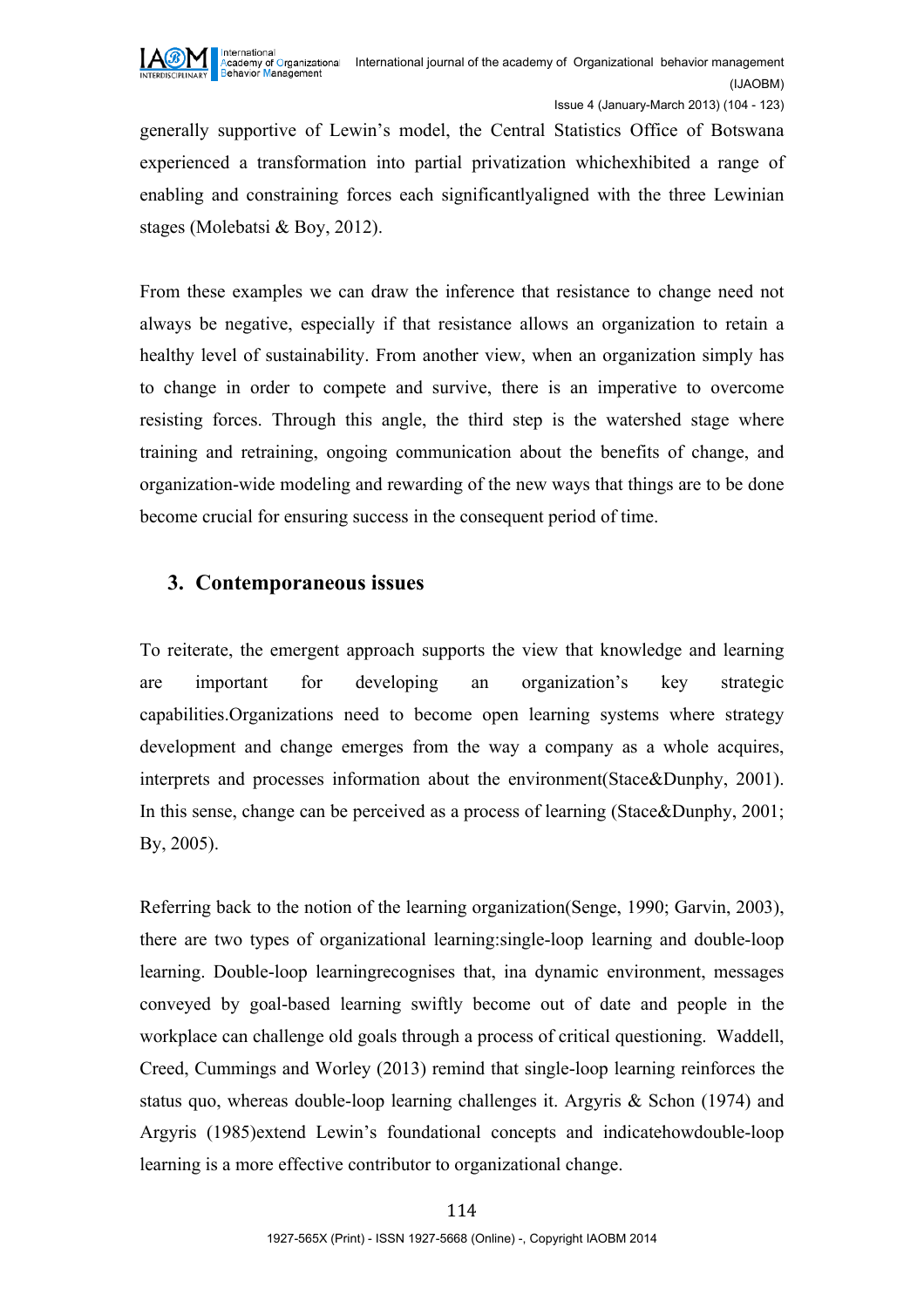

Lewin originally recognized the need to provide a process wherebyorganizational members can change their behavior through learning, and developed Action Research to achieve change (Burnes, 2004a). Action Research is as an iterative, two-pronged process whereby research leads to action, and action leads to evaluation and further action (Lewin, 1946; Burnes, 2004). It emphasizes that, for change to be effective, it must be a participative and collaborative process involving everybody. Action research draws fromGestalt psychology, which stresses that change can only successfully be achieved by helping individuals to reflect upon and gain new insights into the totality of their situation (Köhler, 1967). Therefore it can be seen that the concept of organizational learning, especially through double-loop processes, draws on much of Lewin's work, such as, Action Research and its participative approach, in particular his theories of a cyclical process of learning and re-learning. Lewin, in turn, builds on earlier developments in psychology and philosophical theories of interpretation and understanding, such as, hermeneutics (Heidegger, 1962; Creed, 2006), and his ideas lay down significant foundations for contemporary concepts of emergent change.

Complexity theory today offers its own interpretation of change, which is reminiscent of Lewinian concepts of action research, that is, a methodology of reflective practice and lived experience in which complexity, change and reflection converge (Creed, 2009). In the field of contemporary business sustainability, there is ongoing dialogue about the imperatives for unfettered innovation versus the need for control and accountability (Adams & Whelan, 2009). Reminiscent of Lewin's efforts to reconcile linearity with emergence, so the current organizational environment expresses those same competing forces. Change itself is a manifestation of the need to survive by moving and the need to sustain by resting (Klarner & Raisch, 2013). On this basis, any criticism of just one part of a model, which was intended to be part of the combination of theories,can hardly be justified in the longer term.

### **4. Conclusion**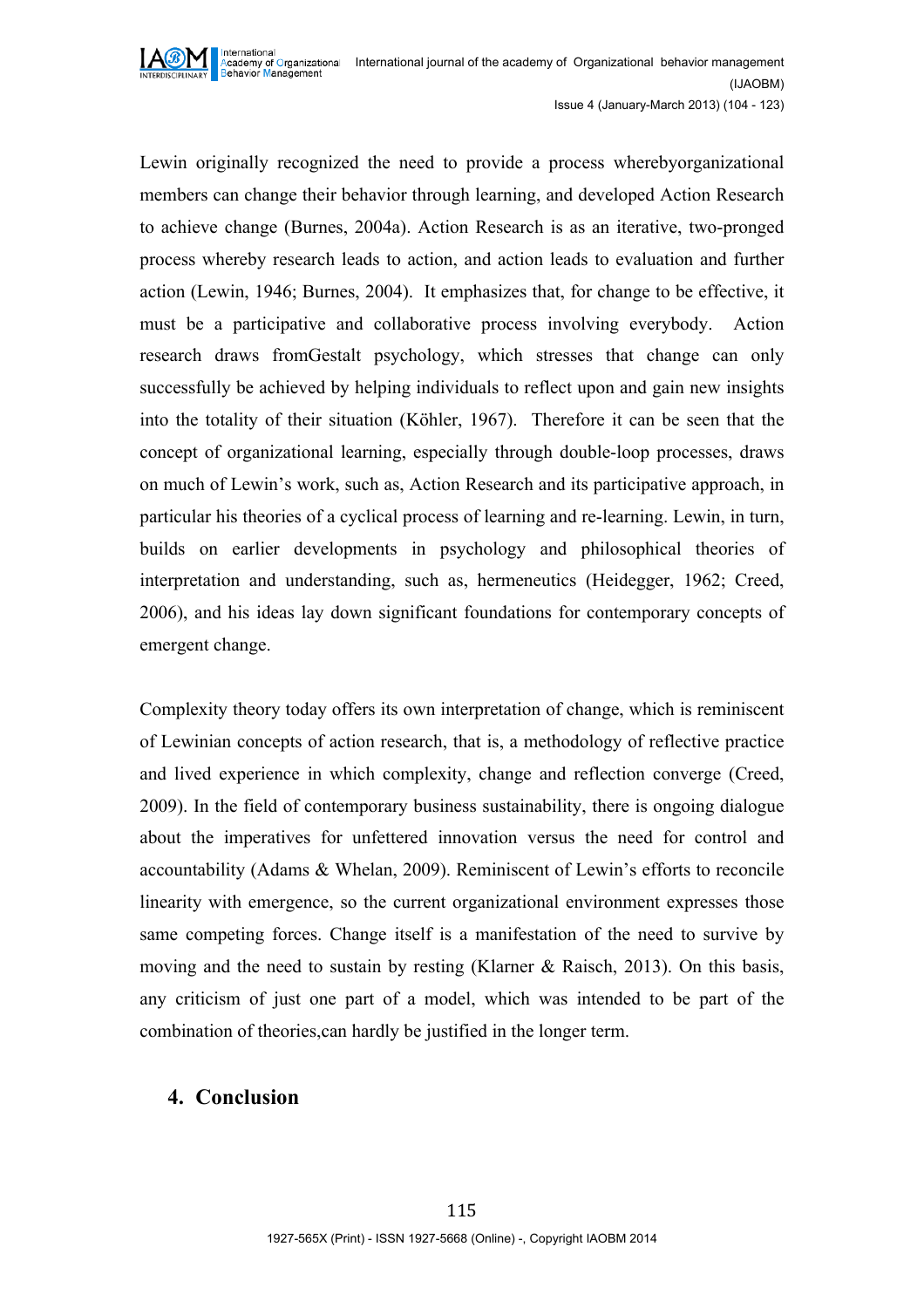

Issue 4 (January-March 2013) (104 - 123)

This paper considered Lewin's three step model, in particular, the recent criticisms of the third step of the model. We argued that Lewins' model was developed during a time of relative stability, where organizations were not faced with and, hence, were not forced to undertake, the pace of change required today following intensive globalization and digitalization. Additional pressures today come in the movement toward corporate sustainability, along with the wider environmental sustainable development debate. Some alignment is observed between notions of desired equilibrium in Lewin's model and the principles of sustainability, which may become a fruitful avenue of research in future.

Something fundamental about organizational environments has been altered with new technology. Nonetheless, change in some form has always been present and Lewin did not appear to disregard the timeless nature of the phenomenon. The external uncertainties of today have encouraged organizations to move from a planned approach to strategy formulation and change management, towards an emergent strategy development process. This process requires an organizational culture of openness and flexibility to be able to support emergent strategy development. While Lewin's refreezing step is critiqued for no longer being relevant, it has been suggestedthe model may have been interpreted too narrowly on some occasions. For Lewin, the idea was that when freezing you are not locking necessarily into place for perpetuity. Just as with water and ice, frozen and unfrozen operational situations can be achievedin a short span of time. Somewhat paradoxically, the metaphor of refreezing seems to deny the possibility of future learning, yet, we countered by reminding that Lewin's own theoretical foundations are about continuously learning and being prepared to unfreeze (Creed & Zutshi, 2012b). As mentioned by Schein (1995), the power of Lewin's theorizing lay not in a formal propositional kind of theory but in his ability to build modelsof processes that draw attention to the right kinds of variables that need to be conceptualized and observed. There may, indeed, be sophistication to his metaphor with its theoretical heritage that ought to be robust enough to withstand the criticisms that have been aimed in its direction.

Our postulations about the refreezing stage of the model will next need to be authenticated by practitioner's views. This will be achieved by undertaking semi-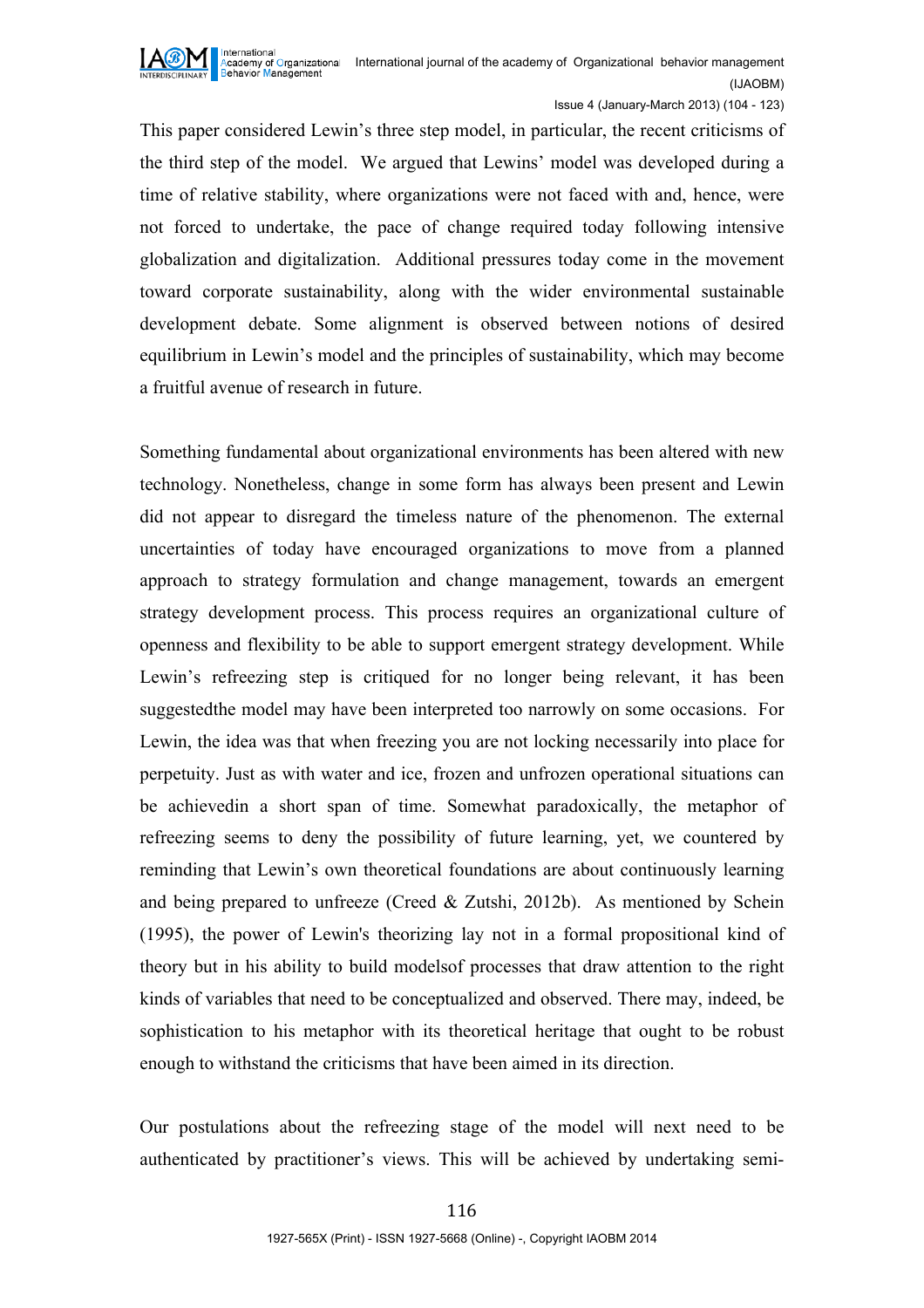

structured interviews with practitioners in a cross-section of organizational sectors and sizes to get a snapshot of their change experience. It is anticipated that the interview findings would assist in addressing criticisms of Lewin's three stages and promote applicability of the model in the current age of change.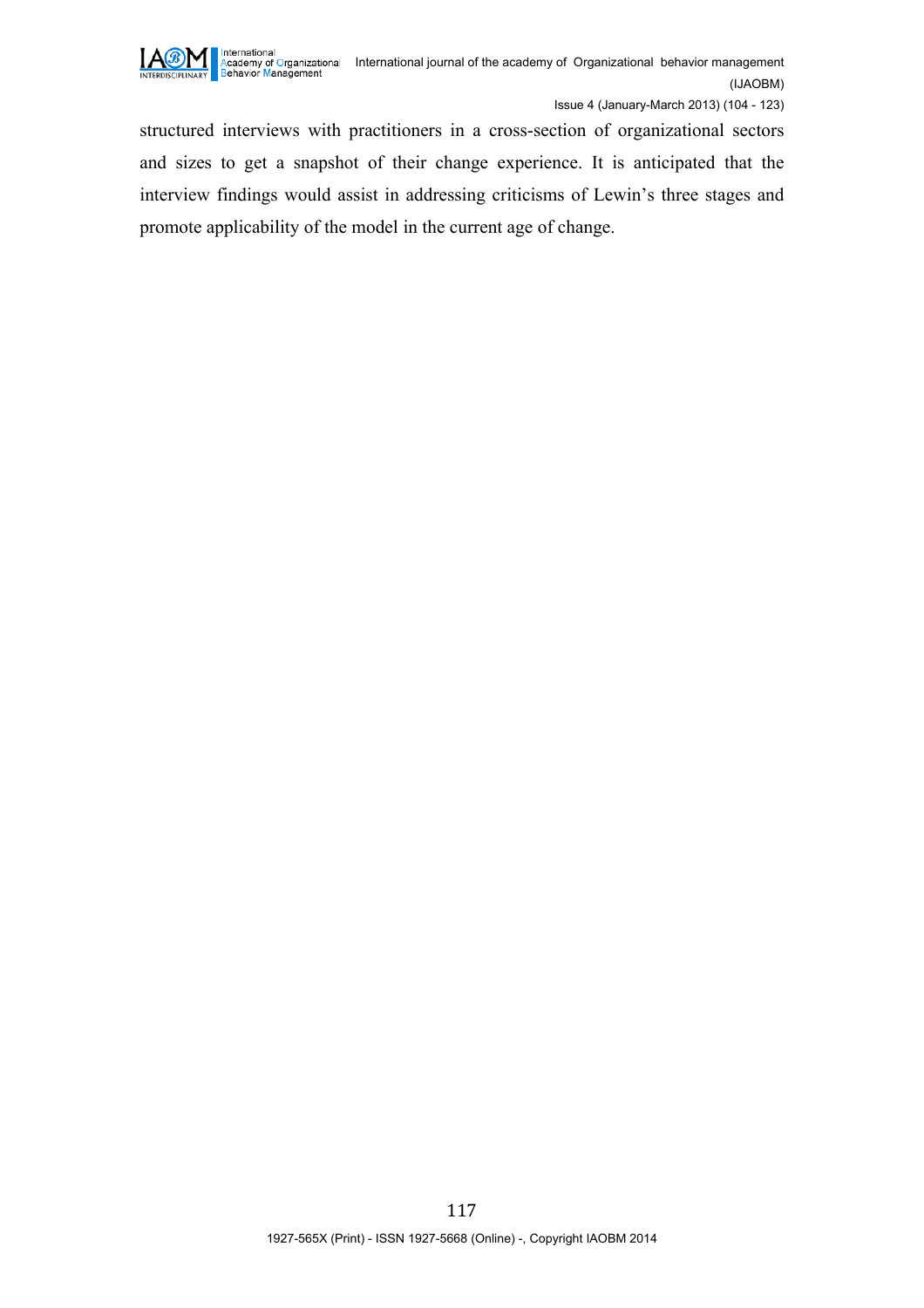

#### **References**

Adams, C. & Whelan, G. (2009). Conceptualising future change in corporate sustainability reporting. *Accounting, Auditing & Accountability Journal*, 22 (1), 118 – 143. doi: 10.1108/09513570910923033

Argyris, C. (1985). *Strategy, change and defensive routines*. Marshfield: Pitman.

- Argyris, C. &Schon, D. (1974). *Theory in practice: Increasing professional effectiveness*. San Fransisco: Jossey-Bass.
- Argyris, C. (1997). Kurt Lewin award lecture: Field Theory as a basis for scholarly consulting. *Journal of Social Issues*, 53(4), 811–827. doi: 10.1111/j.1540- 4560.1997.tb02463.x
- Bamford, D. & Forrester, P. L. (2003). Managing planned and emergent change within an operations management environment. *International Journal of Operations & Production Management*, 23 (5), 546 – 564. doi: 10.1108/01443570310471857
- Bennis, W. G. (1969). *Organization development: Its nature, origins, and prospects*. Reading, Mass: Addison-Wesley Publishing Company.
- Buchanan, D., Fitzgerald, L., Ketley, D., Gollop, R., Jones, J. L., Lamont, S. S., Neath, A. and Whitby, E. (2005). No going back: A review of the literature on sustaining organizational change. *International Journal of Management Reviews*, 7 (3), 189–205. doi: 10.1111/j.1468-2370.2005.00111.x
- Burnes, B. (2004). Kurt Lewin and the planned approach to change: A re-appraisal. *Journal of Management Studies*, 41(6), 977-1002. doi: 10.1111/j.1467- 6486.2004.00463.x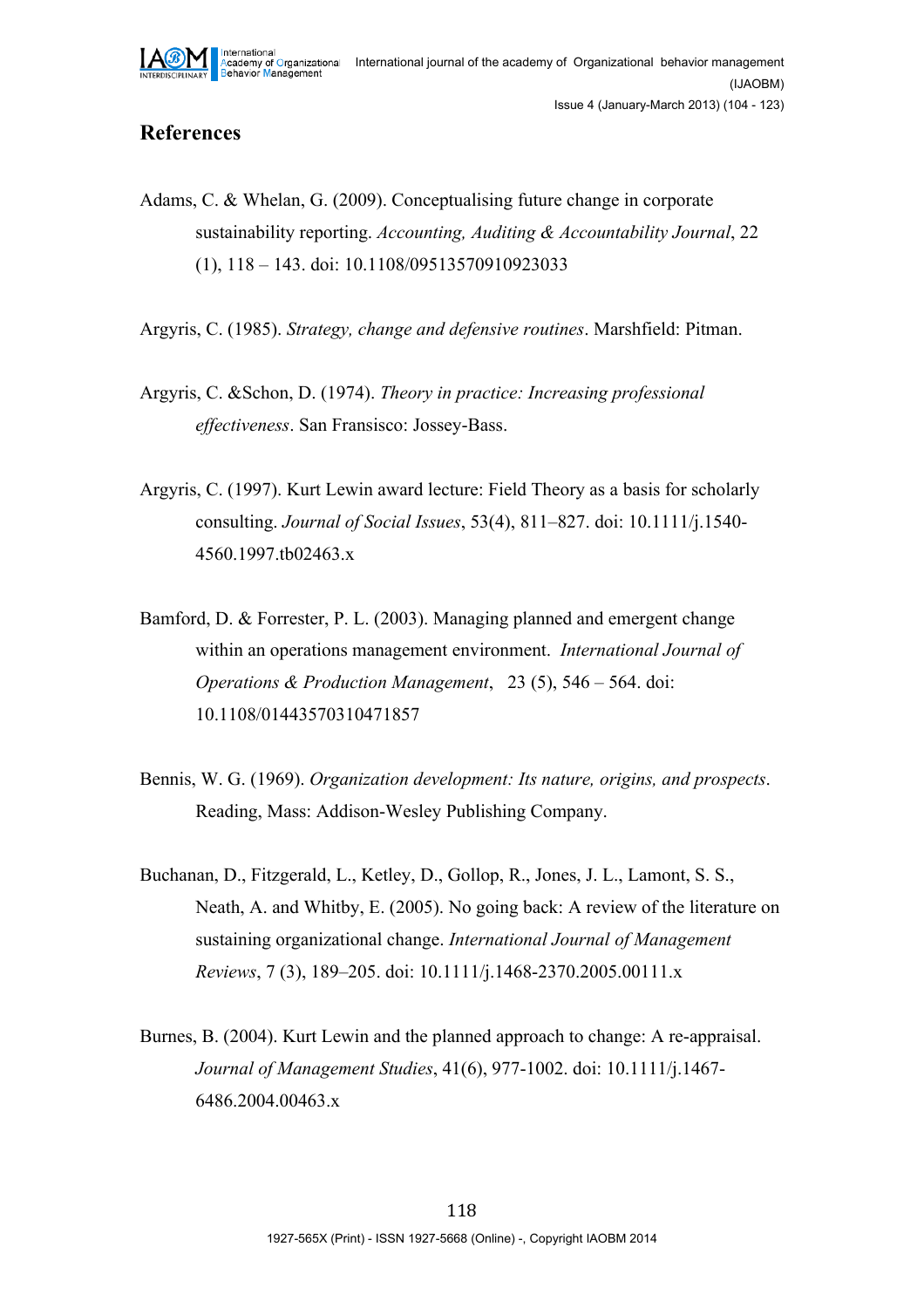Burnes, B. (2007). Kurt Lewin and the Harwood Studies: The foundations of OD. *Journal of Applied Behavioural Science*, 43 (2),213 – 231. doi: 10.1177/0021886306297004

- Burnes, B. & Cooke, B. (2012). Kurt Lewin's field theory: A review and reevaluation. *International Journal of Management Reviews*, published online 5 September, 1-18. doi: 10.1111/j.1468-2370.2012.00348.x.
- By, R. T. (2005). Organisational change management: A critical review. *Journal of Change Management*, 5 (4), 369-380. doi:10.1080/14697010500359250
- Checkland, P. (1981). *Systems thinking, systems practice*. Chichester, Sussex: Wiley.
- Cooke, B. (1999). Writing the left out of management theory: The historiography of the management of change. *Organisation*, 6 (1), 81 – 105. doi: 10.1177/135050849961004
- Creed, A. (2006). A blow to the idealistic: Critique of hermeneutics for online management education. *International Journal of Learning*, 12(2), 199-207.
- Creed, A. (2009). *Action research of cyclonic transactions in online management education*. PhD thesis, Exeter, UK: University of Exeter.
- Creed, A. & Zutshi, A. (2012a). The e-learning cycle and continuous improvement for e-entrepreneurs. *International Journal of E-entrepreneurship and Innovation*, 3 (3), 1-12. doi: 10.4018/jeei.2012070101
- Creed, A. & Zutshi, A. (2012b). The spiral of learning: 4 R's of education. *TMC Academic Journal*, 6 (2), 1-16.
- Garvin, D. A. (2003). *Learning in action: A guide to putting the learning organization to work*. Boston: Harvard Business School Press.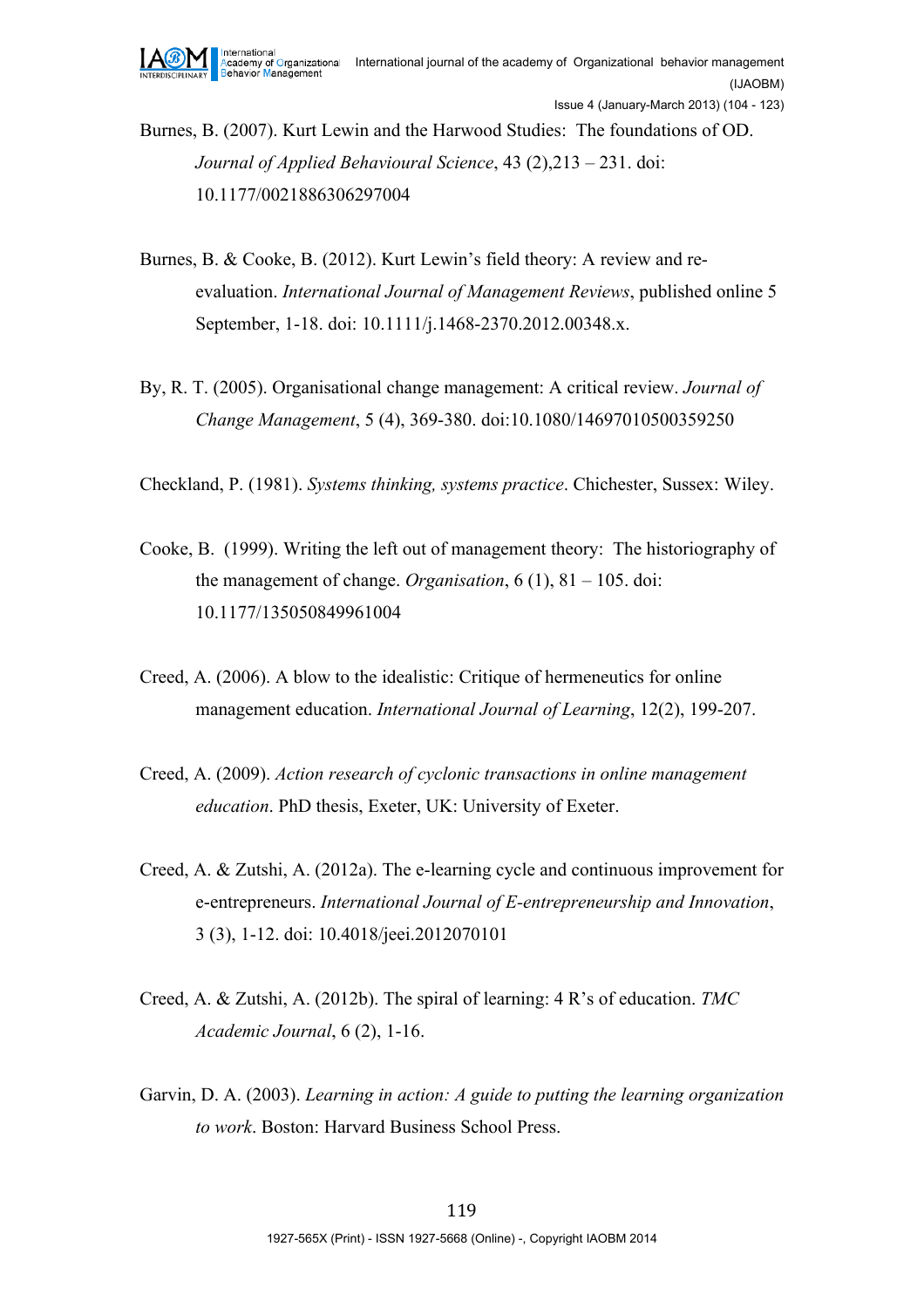Goodstein, L. & Burke, W. (1991). Creating Successful Organisation Change. *Organisational Dynamics*, 19 (4), 5 – 17. doi.org/10.1016/0090- 2616(91)90050-J

- Graetz, F., Rimmer, M., Lawrence, A. & Smith, A. (2011). *Managing organisational change, 2nd edition*. Brisbane: J. Wiley and Sons.
- Hamel, G. &Prahalad, C. K. (2010). *Competing for the future*. Boston, Massachusetts: Harvard Business School Press.
- Heidegger M. (1962). *Being and time: A translation of sein und zeit (1927) by John Macquarrie and Edward Robinson*. New York: Harper & Row.
- Huczynski, A. A. & Buchanan, D. A. (2007). *Organizational behaviour*. Sydney: Pearson Education Limited.
- Kanter, R. M., Stein, B. A. &Jick, T. D. (1992). *The challenge of organizational change*. New York, The Free Press.
- Kickert, W. (2013). Specificity of change management in public organizations: Conditions for successful organizational change in Dutch ministerial departments. *American Review of Public Administration*, published online April 23, 1–25. doi: 10.1177/0275074013483871
- Kippenberger, T. (1998). Planned change: Kurt Lewin's legacy. *The Antidote*, 3 (4), 10–12. doi: 10.1108/EUM0000000006617
- Klarner, P. &Raisch, S. (2013). Move to the beat—Rhythms of change and firm performance. *Academy of Management Journal*, 56 (1), 160-184. doi: 10.5465/amj.2010.0767
- Köhler, W. (1967). Gestalt psychology. *Psychological Research*, 31 (1), 28–30. doi: 10.1007/BF00422382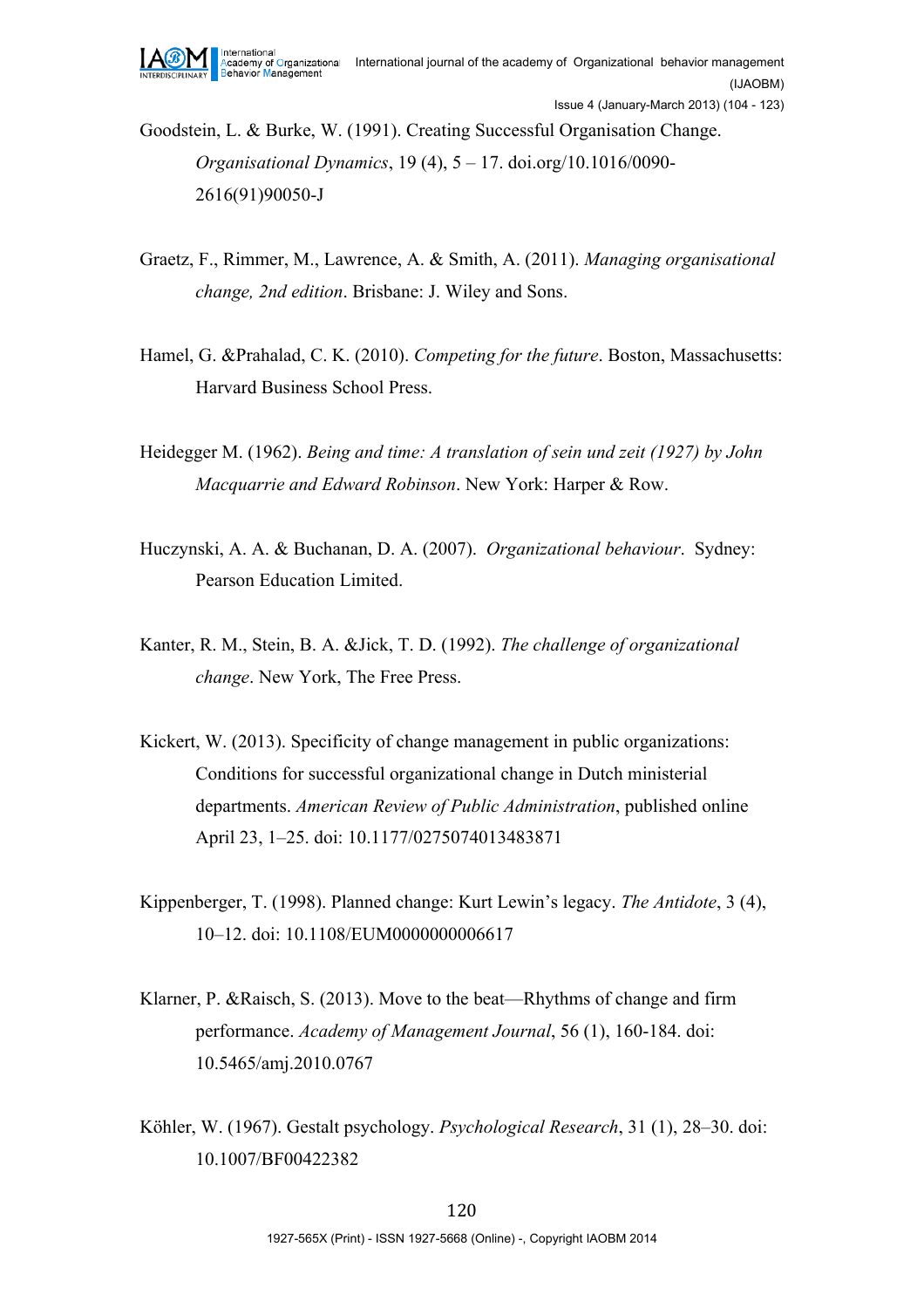- Lewin, K. (1943). Defining the 'field' at a given time. *Psychological Review*, 50(3), 292–310. doi: 10.1037/h0062738
- Lewin, K. (1951). *Field Theory in social science: Selected theoretical papers*. New York, Harper & Row.
- Marrow, A. J. (1969). *The practical theorist: The life and work of Kurt Lewin*. New York, Teachers College Press.
- Marshak, R. J. (1993). Lewin meets Confucius: A review of the OD model of change. *Journal of Applied Behavioral Science*, 29 (4), 393–415. doi: 10.1177/0021886393294002
- Miles, A. (2013). Agile learning: Living with the speed of change. *Development and Learning in Organizations*, 27 (2), 20 – 22. doi: 10.1108/14777281311302058
- Molebatsi & Boy (2012). The privatization of central statistics office; case ofBotswana: The challenges of the change process. *Journal of Business Management and Economics*, 3 (5), 197-209.
- Nedelko, Z. &Potocan, V. (2013). The role of management innovativeness in modern organizations. *Journal of Enterprising Communities: People and Places in the Global Economy*, 7 (1), 36 – 49. doi: 10.1108/17506201311315590
- Odum, H. (1994). *Ecological and general systems: An introduction to systems ecology*. Boulder: University Press of Colorado.
- Peters, T. J. & Waterman, R. H. (1982). *In search of excellence: Lessons from America's best-run companies*. New York, Harper & Row.
- Reisner, R. (2002). When a turnaround stalls. *Harvard Business Review*, 80 (2), 45- 52.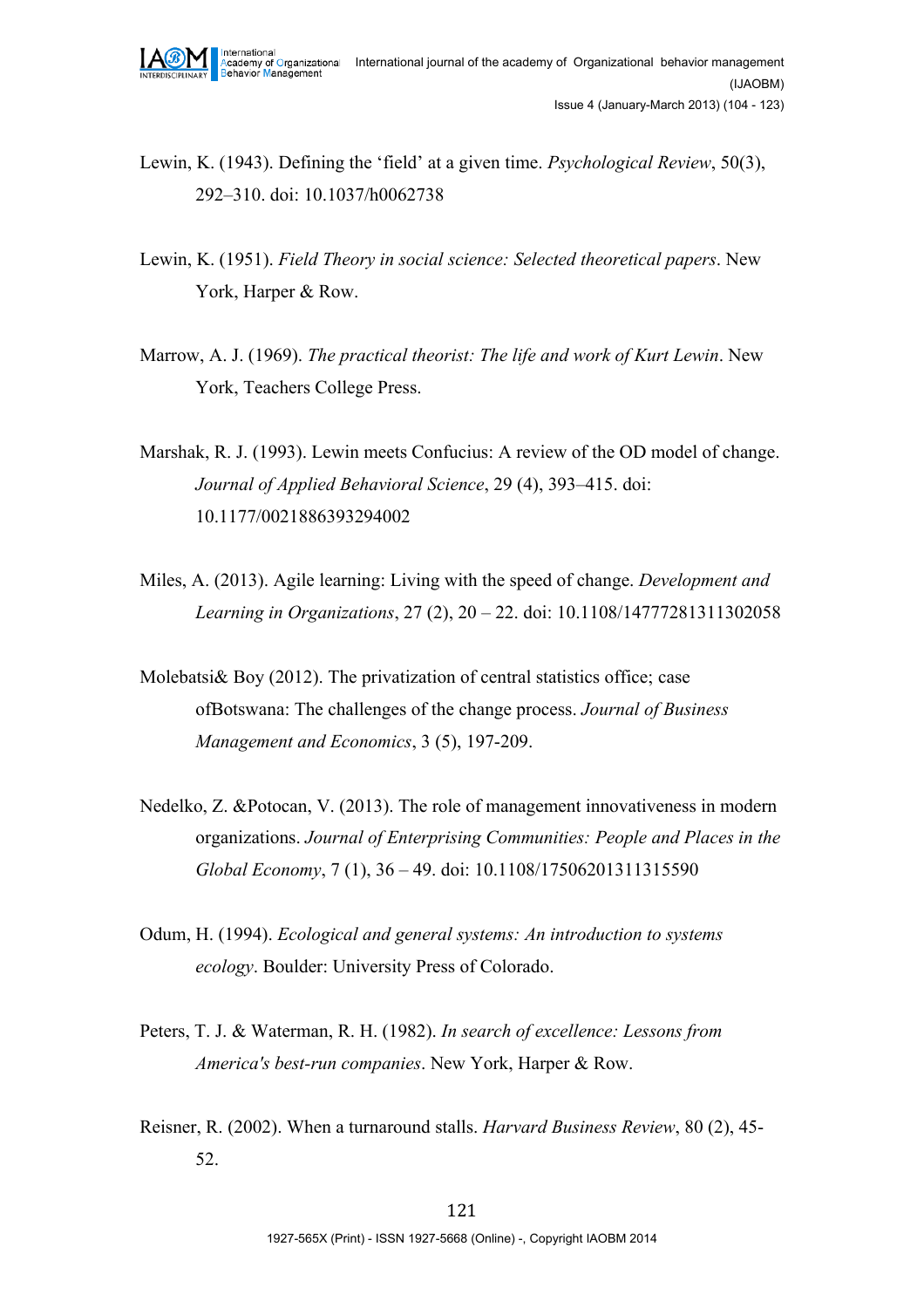

Schein, E.H. (1988). *Organizational psychology, 3rd edition*. London, Prentice Hall.

- Schein, E. H. (1995). Kurt Lewin's change theory in the field and in the classroom: Notes towards a model of management learning. *Systems Practice*, 9(1), 27- 47. doi: 10.1007/BF02173417
- Sen, A. (2013). The ends and means of sustainability. *Journal of Human Development and Capabilities: A Multi-Disciplinary Journal for People-Centered Development,* 14 (1), 6-20. doi:10.1080/19452829.2012.747492
- Senge, P. (1990). *The fifth discipline: The art and practice of the learning organization*. New York, Doubleday Currency.
- Senior, B. (2002). *Organisational change, 2nd edition*. London, Prentice Hall.
- Stace, D. and Dunphy, D. (2001). *Beyond the boundaries: Leading and recreating the successful enterprise, 2nd edition*. Sydney: McGraw-Hill.
- Suc, J., Prokosch, H. U. &Ganslandt, T. (2009). Applicability of Lewin's change management model in a hospital setting. *Methods of Information in Medicine*, 48 (5), 419 – 428. doi: 10.3414/ME9235
- Swanson, D. & Creed, A. (2013). Sharpening the focus of force field analysis. *Journal of Change Management*, published online 3 July, 1-20. DOI:10.1080/14697017.2013.788052

Vaill, P. (1989). *Managing as a performing art*. San Francisco, Jossey-Bass.

Waddell, D., Creed, A., Cummings, T. & Worley, C. (2013). *Organisational change: Development and transformation, 5th edition*. South Melbourne: Cengage.

WCED (1987). *Our common future*. Oxford: Oxford University Press.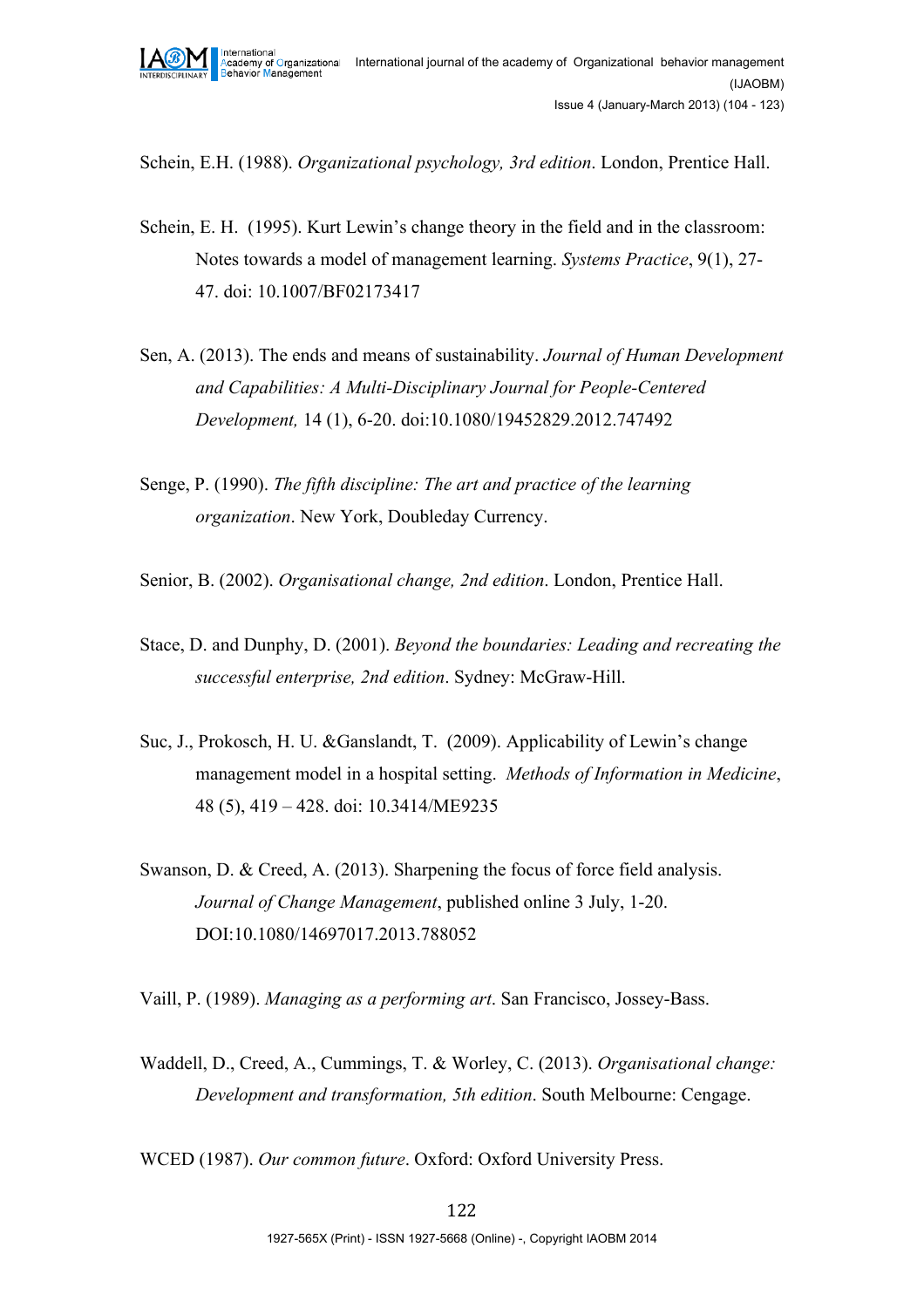- Wright, R. P., Paroutis, S. E. &Blettner, D. P. (2013). How useful are the strategic tools we teach in business schools? *Journal of Management Studies*, 50 (1), 92–125. doi: 10.1111/j.1467-6486.2012.01082.x
- Zutshi, A. & Sohal, A. (2003) Stakeholder involvement in the EMS adoption process. *Business Process Management Journal*, 9 (2), 133 – 148. doi: 10.1108/14637150310468362

### **Author's biographies**

**Irene McAleese** is a business entrepreneur and co-founder of cycling technology company, See.Sense. Irene has over a decade's experience as a change management practitioner, most recently working as a consultant for a large global consulting firm. She has managed large workforce transformation projects in the areas of leadership, organization design and performance management for blue-chip organizations in the UK and in Australia. Irene is completing a Master's degree in Human Resource Management at Deakin University, and holds a Bachelor's degree in Behavioral Science from Griffith University.

**Dr Andrew Creed** is a lecturer at Deakin University, Australia. Andrew publishes his scholarly research about change management, higher education, ethics and organizational behavior in a variety of top journals. He is an author of textbooks, multimedia learning objects and supplements for publishers including Oxford University Press, Cengage and Wiley. Previously, he was an adjunct Associate Professor in the online MBA at the University of Maryland University College; an instructional designer, writer and project manager for online industrial training toolboxes in the fields of food and meat processing, and office administration; plus, a consultant to government and not-for-profit organizations; also, a mentor to hundreds of start-up entrepreneurs.

**Dr Ambika Zutshi** is a senior lecturer at Deakin University, Australia. Ambika's qualifications include a Bachelor's degree in Environmental Sciences,